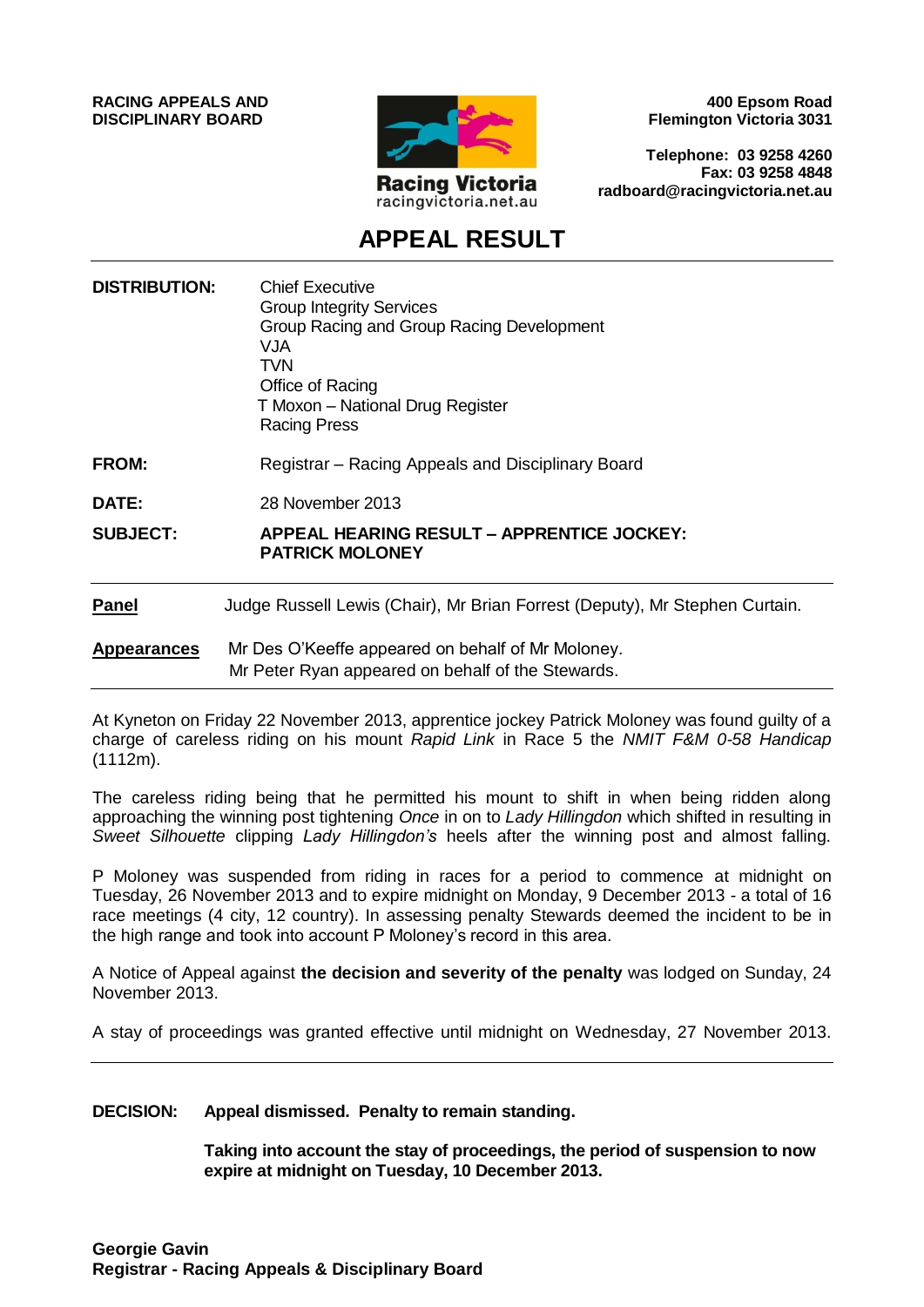# **TRANSCRIPT OF PROCEEDINGS**

#### **RACING APPEALS AND DISCIPLINARY BOARD**

\_\_\_\_\_\_\_\_\_\_\_\_\_\_\_\_\_\_\_\_\_\_\_\_\_\_\_\_\_\_\_\_\_\_\_\_\_\_\_\_\_\_\_\_\_\_\_\_\_\_\_\_\_\_\_\_\_\_\_\_\_\_\_

**HIS HONOUR JUDGE R.P.L. LEWIS, Chairman MR B. FORREST, Deputy Chairman MR S. CURTAIN**

#### **EXTRACT OF PROCEEDINGS**

**DECISION**

### **IN THE MATTER OF THE NMIT FILLIES AND MARES 0-58 HANDICAP OVER 1112 METRES AT KYNETON ON 22/11/13**

### **APPRENTICE JOCKEY: PATRICK MOLONEY**

#### **MELBOURNE**

#### **THURSDAY, 28 NOVEMBER 2013**

MR P. RYAN appeared on behalf of the RVL Stewards

MR D. O'KEEFFE appeared on behalf of the Appellant